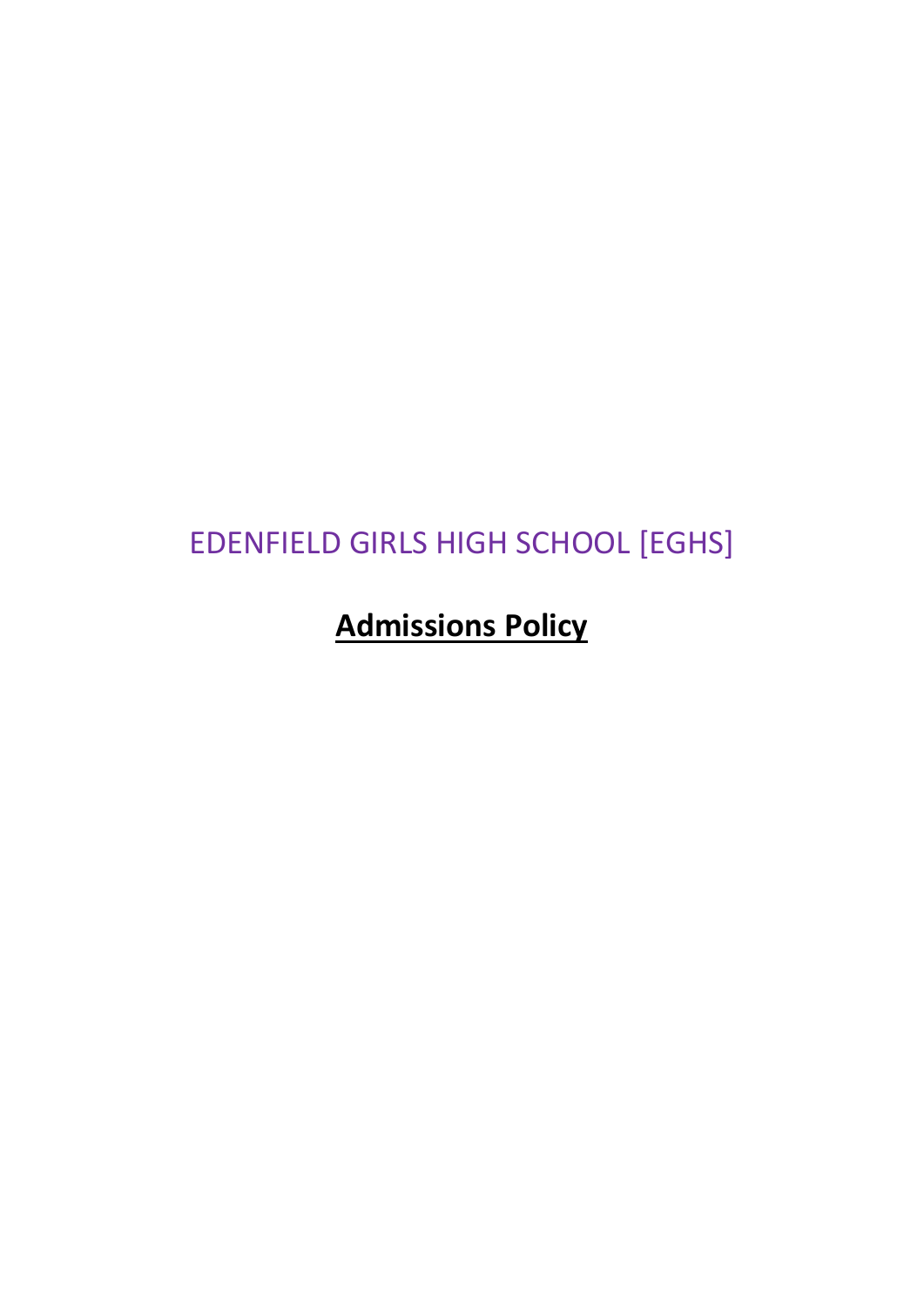### **THE ENTRY PROCEDURE**

EGHS is a selective school, though not in narrow academic terms. The breadth of our cohort is a feature, which we celebrate. In admitting students to the school, we aim to ensure that all whom we accept will be able to access our broad academic curriculum. We aim equally to avoid the potentially damaging outcome of admitting individuals who might subsequently find the EGHS experience inaccessible and therefore dispiriting. In practical terms, selection is based upon academic merit, which is assessed through an entry examination, references from the candidate's previous school, and most commonly an interview at the school. Our selection process is designed to identify students who are able to benefit from our balanced and well-rounded education and to make a positive contribution towards the life of the school. Applicants for admission should register using the registration form at the end of this document.

### **EQUAL TREATMENT**

We consider all students for admission to the school who have the ability and aptitude to access an academic curriculum. Students whose SEND are suited to the curriculum are welcome provided that we have the appropriate resources and facilities to offer them the support they require. Subject to this, the School will be sensitive to any requests for confidentiality.

The School will arrange special early admissions meetings with parents of disabled prospective students to discuss special arrangements.

EGHS is committed to equal treatment for all, regardless of a candidate's race, ethnicity, religion, sexual orientation or social background.

#### **SPECIAL NEEDS**

We do not discriminate in any way regarding entry. We welcome students with special educational needs, providing that our Learning Support Department can offer them the support that they require. We welcome students with physical disabilities provided that our site is appropriate for them. However, we advise parents of student with special educational needs or physical disabilities to discuss their student's requirements with the school before she sits the entrance exam so that we can be confident that we will be in a position to make adequate provision for her.

We will discuss thoroughly with parents, and their medical advisers, the adjustments that can reasonably be made for the student if she becomes a student at the school.

Where a student's SEND is identified, or develops after the student has started at the School, we will endeavour to continue support the student as long as we have the appropriate resources and facilities to provide them with the support they require, we believe it is in the best interest of the student to remain at EGHS.

Where, in our judgement, any of these conditions no longer apply, we reserve the right to withdraw a place at the School. In such circumstances, we will use our reasonable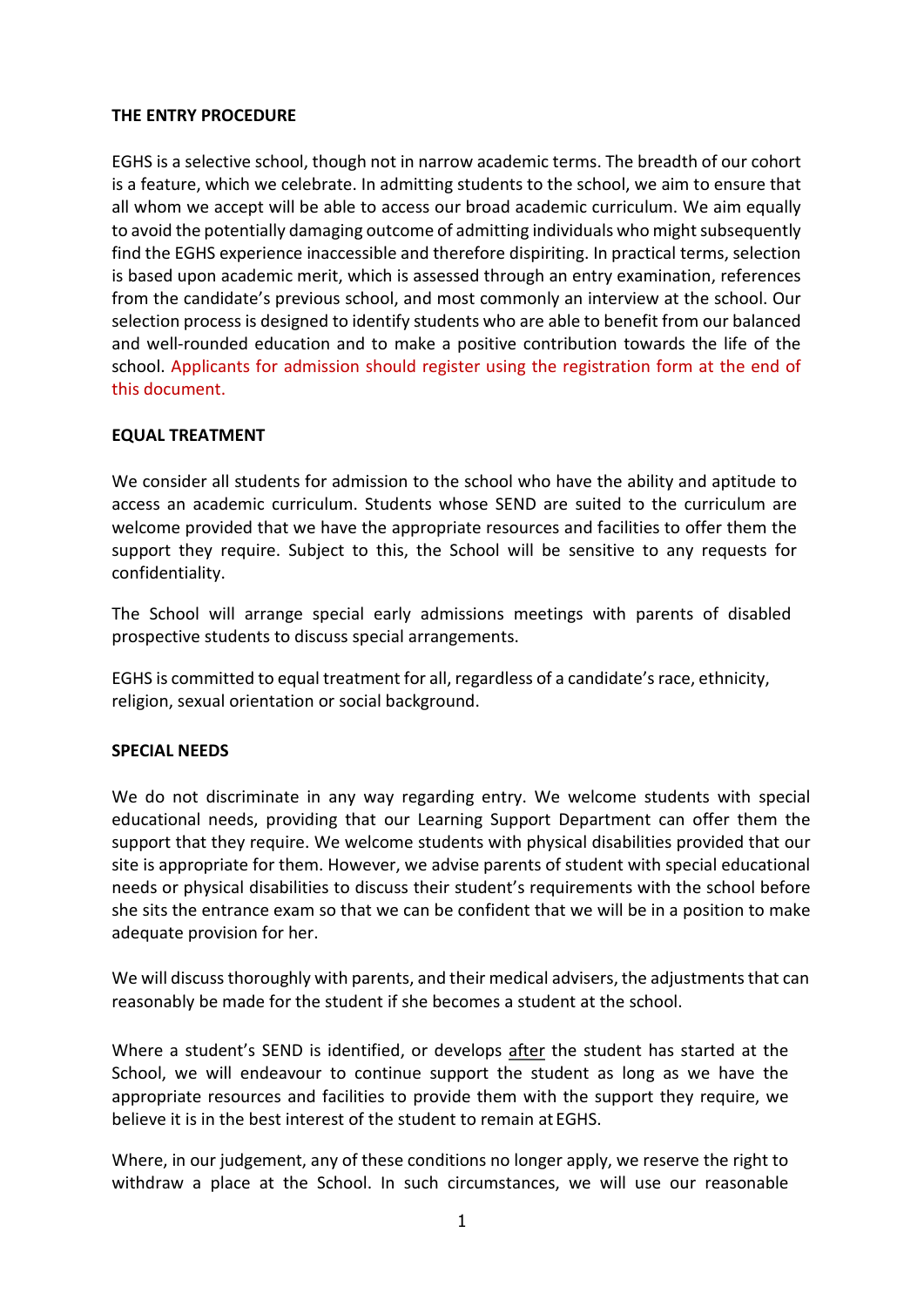endeavours to support parents in finding alternative arrangements.

We do not normally withdraw students from lessons to receive EAL support. The class teacher and/or the learning support teacher supports the individual student when appropriate.

### **THE ASSESSMENT PROCESS**

We are looking for well-rounded students with a genuine interest in education in the broadest sense of the word, with interests that stretch beyond the confines of the academic curriculum. There are many extra - curricular activities, all of which are important in developing a wellbalanced, confident individual. No specific preparation for the entrance tests is needed: all candidates start on an equal footing, with identical opportunities to display their academic aptitude and extra-curricular skills. Students come to us from a wide range of educational systems, but must have demonstrated a potential to achieve well on their studies.

Once registered, your data will be held in accordance with the GDPR privacy notice in the admissions register including details such as Full name, address, details of person with parental responsibility and their last school attended etc.

# *Enquiries*

For admission, enquiries, please contact the school office on 01282 618899 Email:

#### **[admin@EGHS.co.uk](mailto:admin@mihsg.co.uk)**

# **Admissions Register**

All pupils on roll and their details (Full name, address, details of person with parental responsibility and their last school attended etc) will be recorded in our admissions register. This register will include a section which indicates details of where the child has moved onto in the event the child moves school (or onto Further education, training or work in the case of Year 11 pupils leaving).

In the event that a child moves school, checks will be made if they have officially enrolled at their new school. Once it has been firmly established that the child is enrolled at a recognised school, we will then remove that child from our roll at that point. If we are not able to establish contact with a child's family and are therefore not able to follow up on their new school we will then contact the local Children missing in Education team on: 0125751733 after having made 3 unsuccessful attempts of getting through to the child's family over 3 days. This follow up will be done by the head teacher (and once the school has expanded and more staff recruited) by office staff after having liaised with the head teacher.

# *Review*

This policy will be reviewed annually in the light of any changed circumstances in our school or the local area.